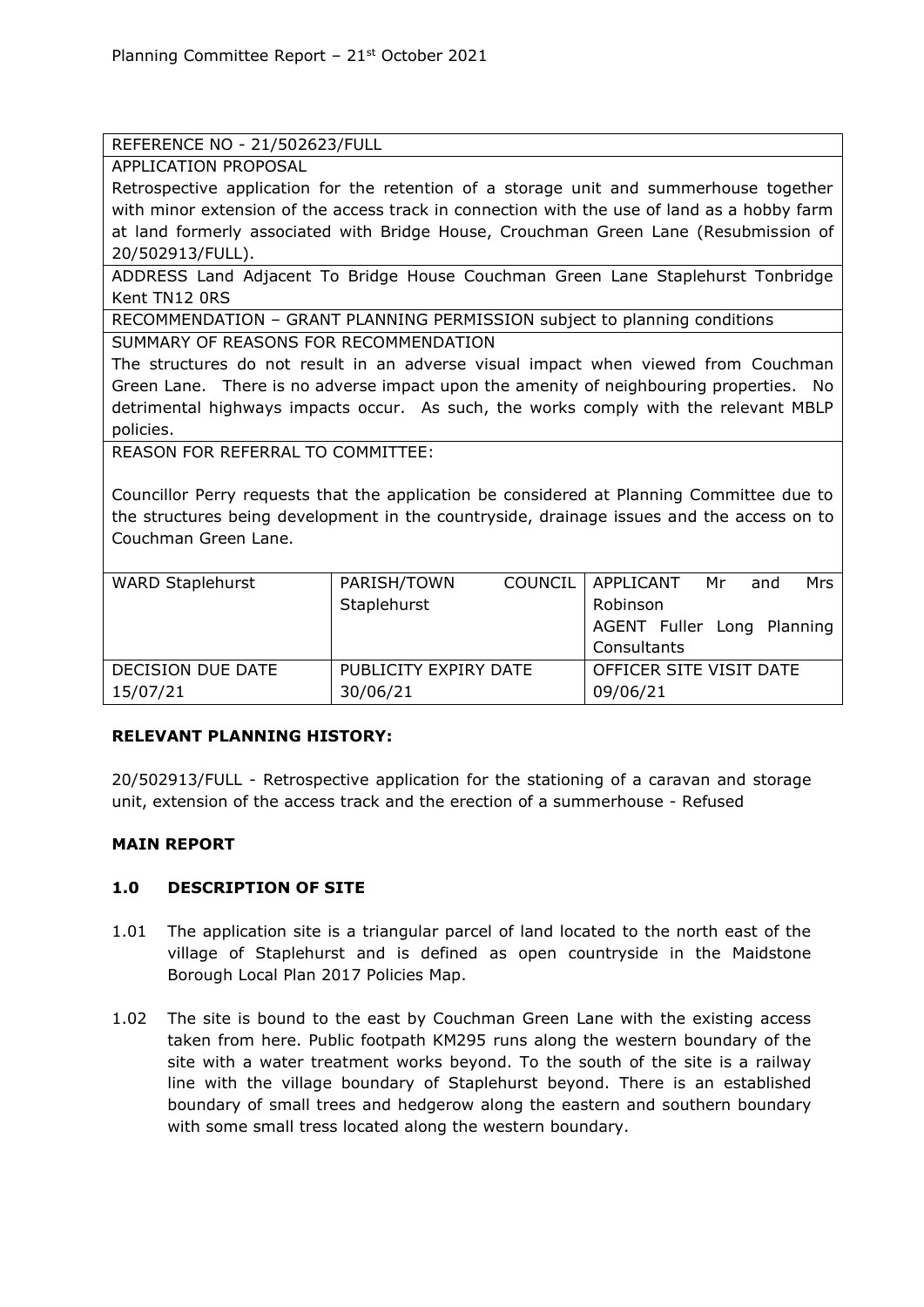1.03 There is currently a barn on the site, not subject to this application, which the Council's GIS images show has been in place since at least 2003.

# **2.0 PROPOSAL**

- 2.01 This is a retrospective application for the retention of a storage (container) unit, extension of the access track and the retention of a summerhouse. The supporting planning statement outlines that the site has until recently been used for grazing of animals, and the applicant's intention is that once the site is secure, to once again use it for the grazing of animals as well as other agricultural uses.
- 2.02 In terms of the storage unit this measures 2.85m in height, with a length of approx. 7m and width of 2.5m. The container is sited towards the middle of the site as you access the site from Couchman Green Lane. The summer house sits alongside the existing barn and measures  $6.5m \times 2.5m$  with a ridge height of 2.4m.
- 2.03 The application is supported by a Planning Statement that explains the nature and purpose of the buildings as follows:
	- Applicants purchased the site along with adjacent property in 1976 and until recently the site was used for the keeping of animals. However, the animals were stolen in January 2020 and the applicant plans to make the field secure.
	- Once secure the applicant will reintroduce animals on the site on a hobby basis rather than as a commercial operation, which is more akin to a recreational use.
	- The existing barn is to be repaired following which it will be used as an animal shelter and for the storage of hay/straw.
	- The summerhouse will be used for storage of animal feed, bee keeping equipment and as a day shelter for the owners of the site.
	- The storage container would be used for the storage of tools and machinery for use on the site.
- 2.04 The previous application (reference: 20/502913/FULL) was refused on the following (summarised) grounds:
	- 1. The applicant had failed to demonstrate that the caravan was essential for the running of an agricultural business, resulting in an unsustainable form of accommodation in the countryside.
	- 2. The applicant had failed to demonstrate that the storage container, summerhouse, and caravan were necessary for the purposes of agriculture, with the storage container also being of a poor design being harmful to the character and appearance of the countryside.
- 2.05 Since the previous refusal, the caravan has been removed from the site and does not form part of this application. In terms of agricultural need, the applicant has provided further information, as set out above, that the site is used as a recreational farm and is not a commercial enterprise.

#### **3.0 POLICY AND OTHER CONSIDERATIONS**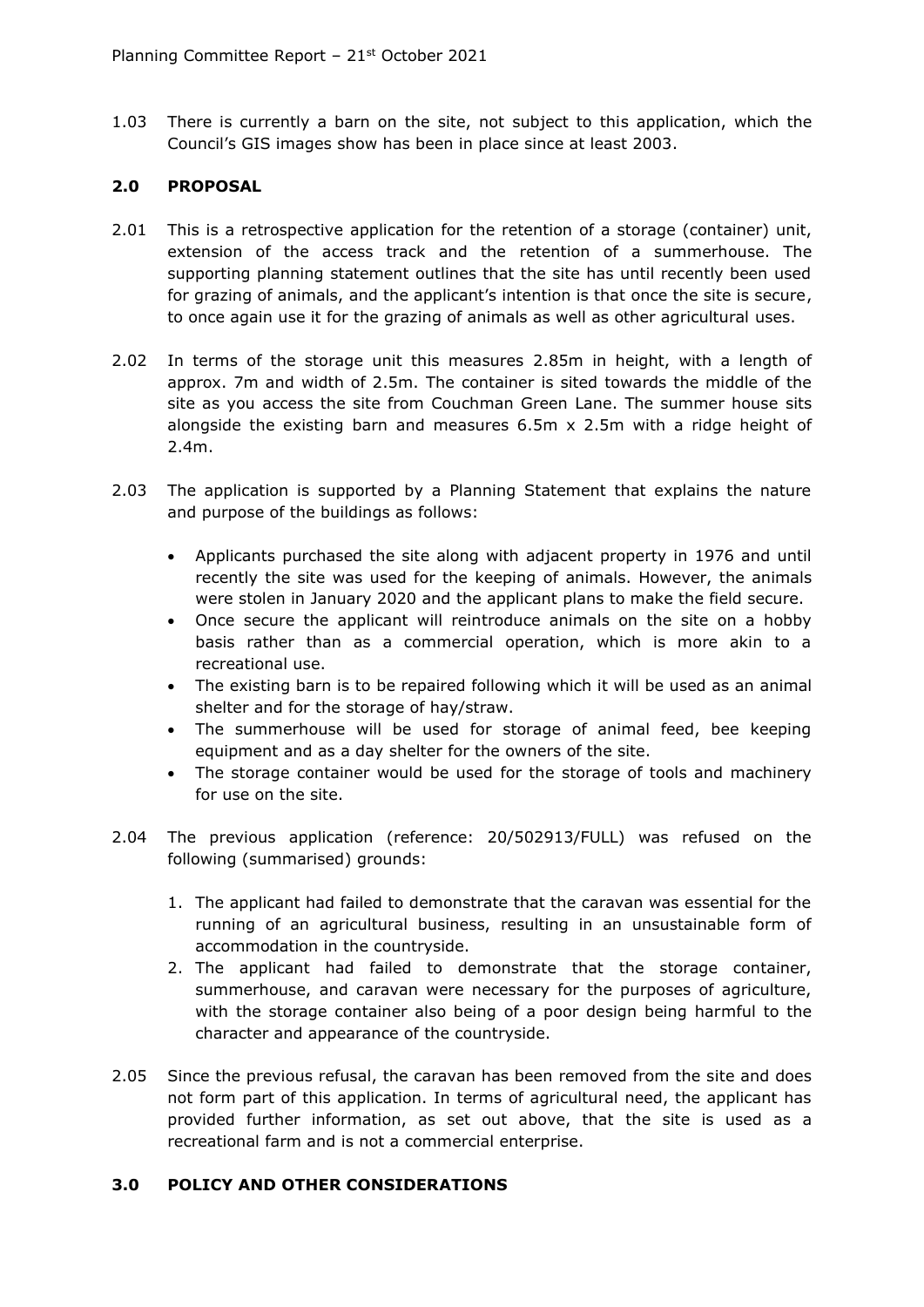The National Planning Policy Framework (NPPF) National Planning Practice Guidance (NPPG) MBLP 2017: SS1, SP17, DM1, DM30, DM34 Staplehurst Neighbourhood Plan (2016) policies: PW2

# **4.0 LOCAL REPRESENTATIONS**

#### 4.01 **Staplehurst Parish Council – Objects** on the following summarised grounds:

- Proposal is against policies SP17 and DM30 of the Local Plan and policy PW2 of the Staplehurst Neighbourhood Plan in that it will impact on the character and landscape of the area and have a harmful impact on the openness of the countryside.
- Access to the site is poor, being close to an existing bridge.
- Existing significant drainage issues in the area.
- Represents development in the countryside.
- 4.02 6 representations received from local residents raising the following (summarised) points:
	- Site has been used for dumping of unwanted rubbish, vehicles and buildings and no evidence of animals being kept on the site.
	- Lack of water supply or means to remove foul water from the site.
	- Impact on biodiversity value of the site.
- 4.03 Councillor Perry Raises the following concerns with the proposal:
	- Development in the countryside
	- Drainage issues
	- Inappropriate site access close to a railway bridge

## **5.0 CONSULTATIONS**

- 5.01 **KCC Minerals**  No comment
- 5.02 **Natural England**  No comment
- 5.03 **KCC Highways** (As per Previous Application: 20/502913/FULL) Offer no comment

## **6.0 APPRAISAL**

- 6.01 The key issues for consideration with this application are:
	- Principle of development
	- Visual Impact
	- Residential Amenity
	- Highways
	- Biodiversity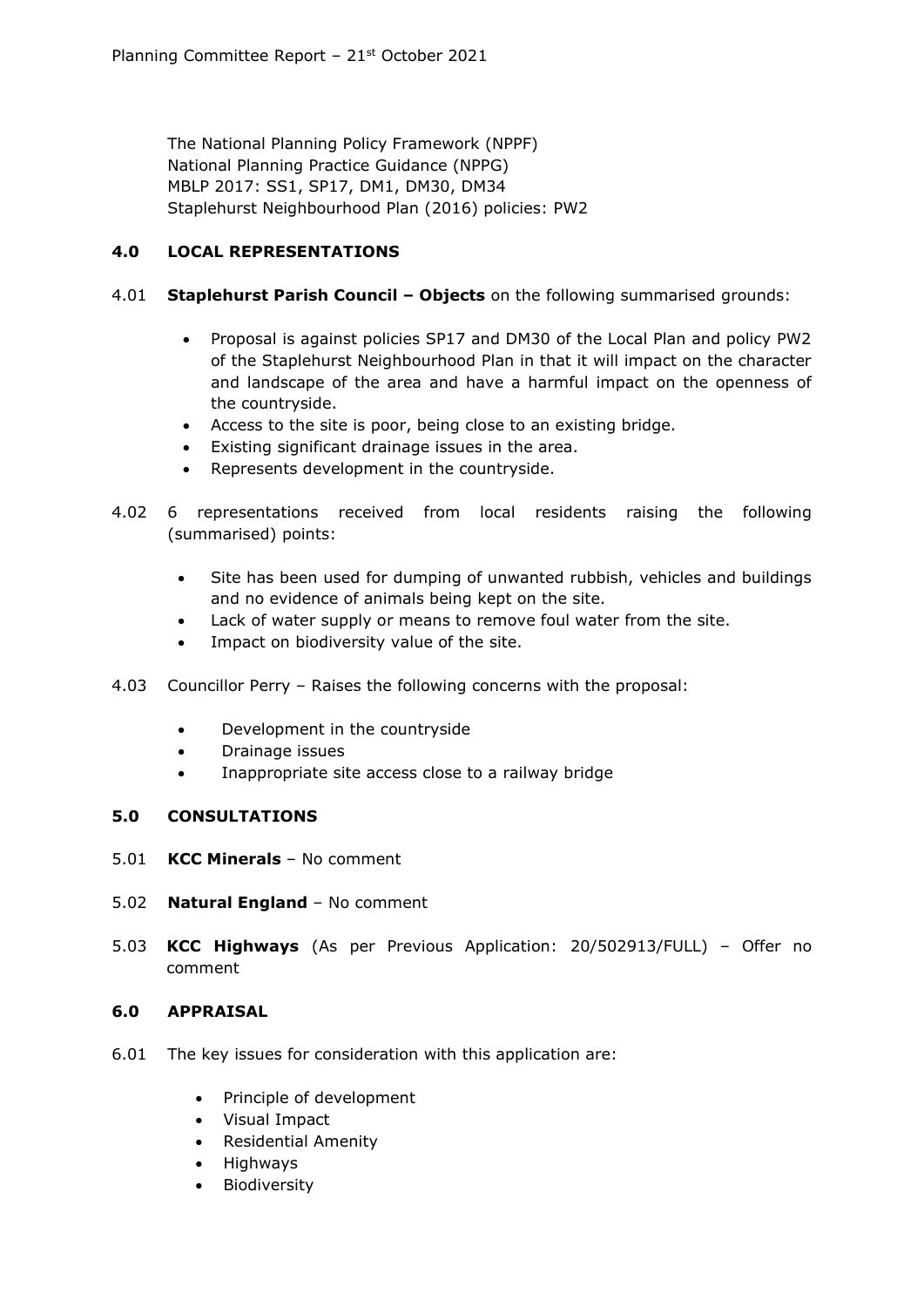• Drainage

#### Principle of Development/ Necessary for the purposes of agriculture

- 6.02 Local Plan policy SS1 highlights that the most sustainable locations for development are the Maidstone urban area, Rural Service Centres and larger villages. However, it does identify that there may be opportunities for sustainable development in the countryside, 'that would support traditional land based activities and other aspects of the countryside economy, that need a countryside location'.
- 6.03 The supporting text of SP17 acknowledges that a degree of flexibility is required in order to support farming and other aspects of the countryside economy and to maintain mixed communities. It comments on the sensitivity of the rural area and the expectation that any development proposals will respect the high quality and distinctive landscapes of the borough in accordance with policy DM30 which encourages (amongst other criteria) high quality design taking into account the type, siting, materials and design, mass and scale of development along with the mitigation of any potential impact on the appearance and character of the landscape.
- 6.04 The definition of agriculture in s336 (1) of the 1990 Act includes fruit growing, seed growing, dairy farming and the keeping and breeding of livestock and the use of land as grazing land, meadow land, osier land, market gardens and nursery grounds. The definition of agriculture is wide and does not act to exclude any specific methods of agricultural production. As activity falling within the definition of agriculture can be undertaken purely as a hobby, the absence of a business plan does not mean that the site is being used other than for agricultural purposes. Whilst the applicant describes the use on the site as a 'hobby farm', the activities described are not dissimilar to those normally found on agricultural small holdings. The activity being undertaken by the applicant could also be associated with a leisure or recreational use of the site.
- 6.05 A number of local residents have commented that no animals have been kept on the site either previously or at present. The applicant has provided a letter from a family friend (Barrister) who has confirmed that the site has previously and permanently had a range of animals on the site. Whilst no activities were taking place at the time of the site visit, several of the items stored in the container including plant pots, metal racks, tools and equipment, had an agricultural utility and are therefore considered to facilitate an agricultural use and the maintenance of the land. The applicant has stated that at present no animals are present as purchasing new animals was put on hold due to previous theft and they are awaiting the outcome of this application prior to investing further money in the site to make it secure.
- 6.06 Against the above policy background, in principle, the installation of buildings or structures for agriculture are not precluded in the open countryside subject to, for example, safeguarding its character and appearance. In addition, were permission granted, a condition could be imposed requiring the removal of the storage container and summerhouse should the agriculture use on site cease for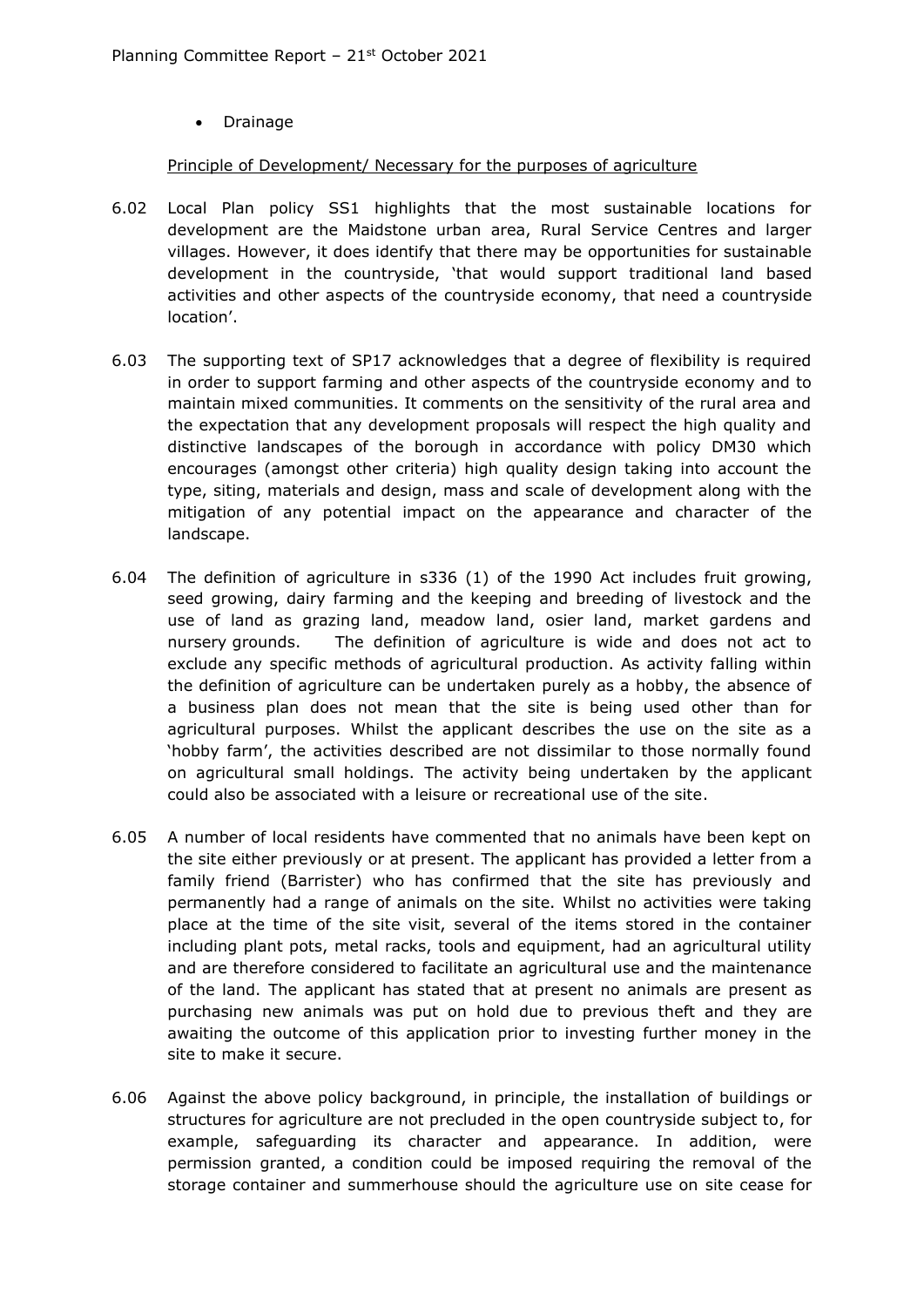a period of 12 months or more. The principle of the buildings in support of agricultural use is considered to be acceptable, subject to the need to consider them against a number of policies including DM1 (Good Design), DM30 (Design principles in the countryside) and DM36 (New agricultural buildings and structures).

#### Visual Impact

- 6.07 As set out above, the site lies in the countryside adjacent to the railway line and the village boundary of Staplehurst. Policy DM1 states that proposals should respond positively to, and where possible enhance, the local, natural or historic character of the area, and provide a high quality design which responds to areas of heritage, townscape and landscape value. Policy DM30 sets out that outside of settlement boundaries proposals should create high quality design, and proposals should follow the below criteria (inter alia):
	- i. Type, siting, materials and design, mass and scale of the development the level of activity would maintain, or where possible, enhance local distinctiveness including landscape features;
	- ii. Impacts on the appearance and character of the landscape would be appropriately mitigated.
- 6.08 The site has an existing partly dilapidated barn, which is to be retained, that is located in the north east corner of the site. In terms of the summer house which would be used for storage of feed, bee keeping materials, planting and as a daily shelter, this is located adjoining the existing barn along the eastern boundary of the site. The scale and proportions of the summerhouse are not considered to be excessive. Couchman Green Lane runs along the eastern boundary, however, the location of the summerhouse is considered to be enclosed and well screened by existing mature planting along the eastern boundary, and so public views of this building are limited to glances and this element of the application does not appear harmfully dominant or incongruous. As such, this element does not adversely impact upon the rural character of the countryside.
- 6.09 The proposal would also see the retention of a metal storage container. This is located at a distance of 4m from the existing barn; so in the context of the site as a whole can be considered to be located adjacent to an existing building as required by policy DM36, criterion 1, iii. However, unlike the existing barn and summerhouse which are located along the eastern boundary, the storage container is located in a more prominent location when viewed from the access gate to the east and some views of the container may also be possible at a distance from PROW KM295 which runs along the western boundary of the site. Whilst such containers exist on many rural sites, their character and appearance is not contextual and is not acceptable. It is proposed that the container would be finished in timber board cladding (example image below), which would be conditioned (i) to ensure that acceptable quality of details are proposed and (ii) implemented within an acceptable timescale.
- 6.10 Whilst the materials and appearance of a container are not acceptable in its present form, it is considered that the scale in itself would be appropriate if the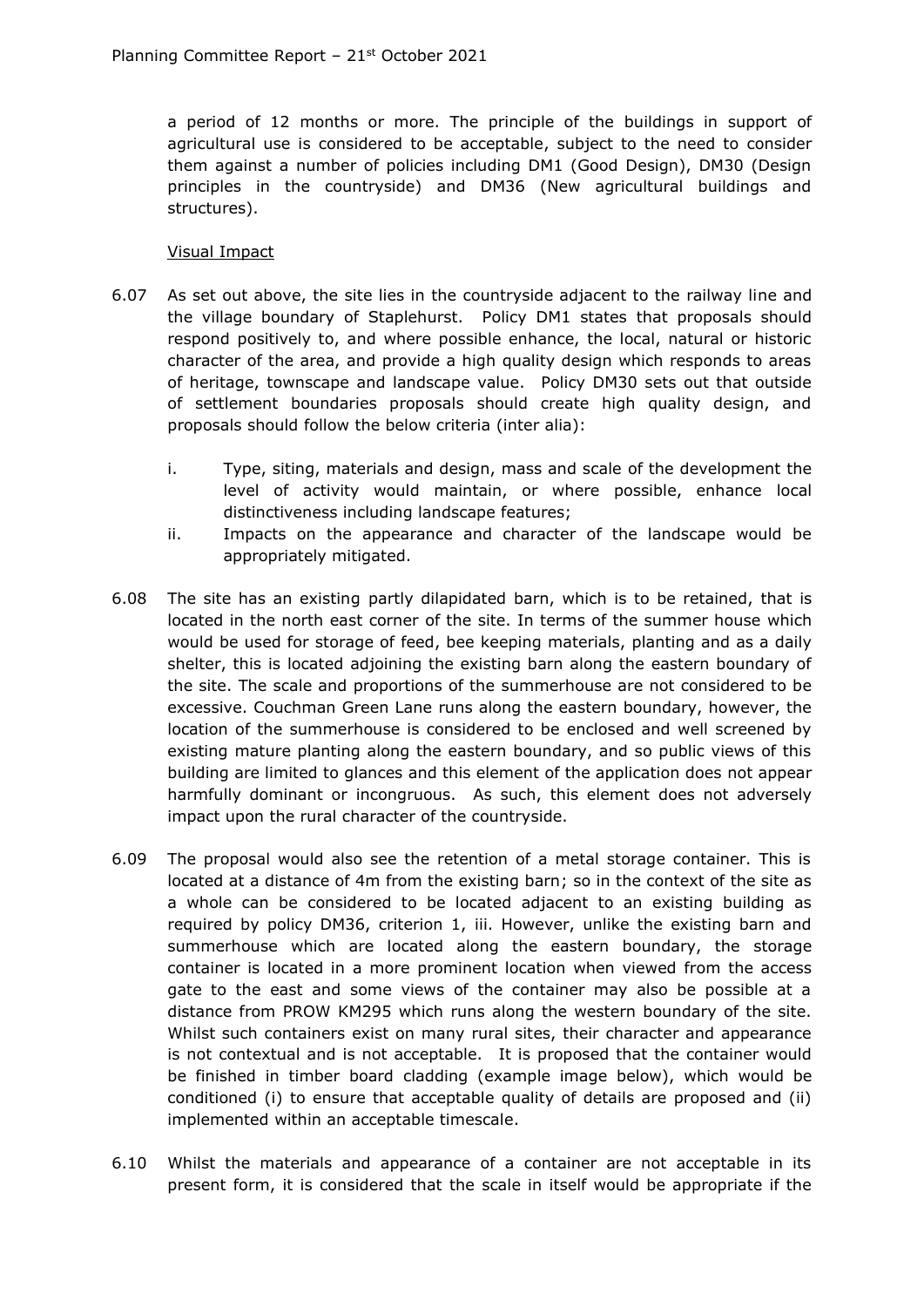finished appearance were more appropriate to the rural context. Subject to the proposed timber finish and with additional landscaping, it is considered any visual harm to the countryside would be mitigated. In addition, should use of the site for agriculture cease, a condition would require the removal of the container within 3 months. Similarly, if the timber cladding and landscaping are not implemented, then then we would require the removal of the container.



Figure. 1 Example of cladding

- 6.11 In terms of the visual impact of the extended access track, this is considered to be a minor extension of the existing track by 4.2m and does cause unacceptable visual harm.
- 6.12 To conclude, subject to the implementation of the proposed mitigation, which can be closely monitored, with regard to visual impact and design, the proposal is considered to be in accordance with Policy DM1, DM30 and DM36 of the Maidstone Borough Local Plan and Policy PW2 of the Staplehurst Neighbourhood Plan.

## Residential Amenity

6.13 Policy DM1 criterion iv and Policy DM36 criterion 1, ii. Require that proposals do not have an adverse impact on the amenity of existing residents. The closest residential neighbours are located approximately 35m to the north east of the container and summer house and are separated by boundary landscaping and Couchman Green Lane. The proposal is not considered to give rise to increase in noise, smell, or traffic over and above the existing use of the site. In terms of outlook, due to the separation distance and the relatively small nature of the buildings, it is not considered that they result in harm to residential amenity to the closest neighbouring properties. Any other dwellings are considered to be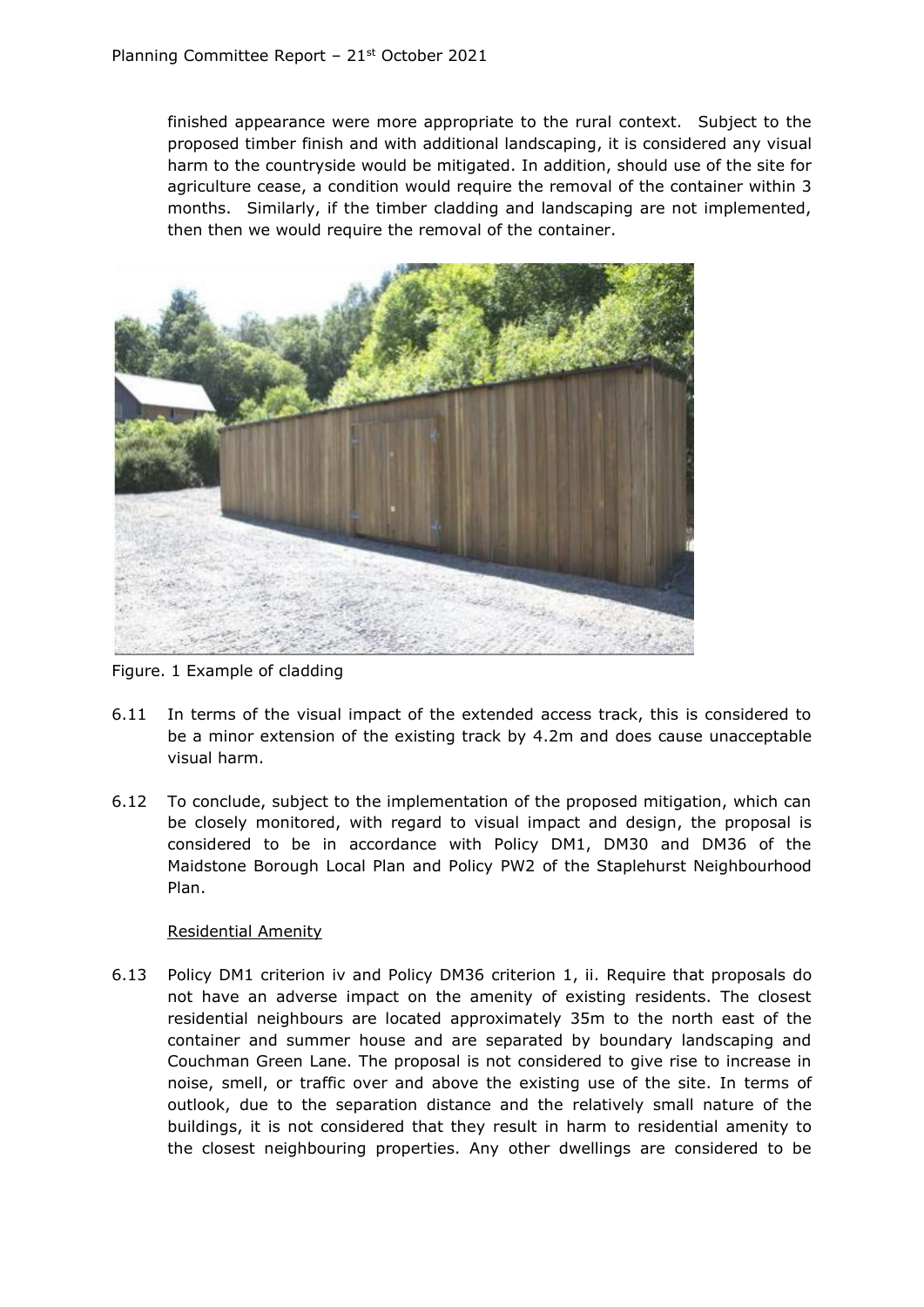sufficiently distanced from the site and it is not considered the proposal results in any adverse impact upon residential amenity.

6.14 It is not considered that the proposal causes harm to residential amenity and is in accordance with polices DM1 and DM30.

#### Highways

6.15 The site benefits from an existing vehicle access which serves the existing use, and the proposed hardstanding is adequate for vehicle movement, thus, it is not considered the proposal results in any significant impact upon highway safety. KCC Highways has no objection to the proposal.

## Biodiversity and Arboricultural

- 6.16 DM1 advises that development proposals should protect and enhance any on-site biodiversity and geodiversity features where appropriate, or provide sufficient mitigation measures. Neighbours have objected to the proposal on the grounds of harm to biodiversity. However, during the site visit the site appeared to be maintained grassland. The proposal is not for the change of use of the land as a whole and having regard to the size of the units compared to the plot as a whole, it is not considered that the proposal results in harm to protected species. Biodiversity enhancements will be sought by condition.
- 6.17 The structures are an acceptable distance from the existing boundary landscaping so as not to impact on existing vegetation. The retention of the eastern boundary hedgerow will be secured by condition, as well as new additional landscaping along the western boundary of the site.

## Other Considerations

- 6.18 The site is located in Flood Zone 1 (low risk of flooding) and due to the relatively minor nature of the structures and hardstanding it is not considered that the proposal results in flood risk or drainage issues.
- 6.19 It is not considered that measures are necessary to address surface water drainage and whilst some representations address the issue of waste, again a condition can be imposed.

## **7.0 Conclusion**

7.01 Whilst the application represents development in the countryside, it is to serve the existing use of the site and the proposal as a whole, subject to mitigation, is not considered to be harmful to the countryside. Where views of the container are possible, these are limited to close range views at the access and some limited views from the public footpath adjacent to the water treatment works to the north west. The harm from these views would be mitigated by the acceptable use of wooden cladding and additional landscaping to be provided.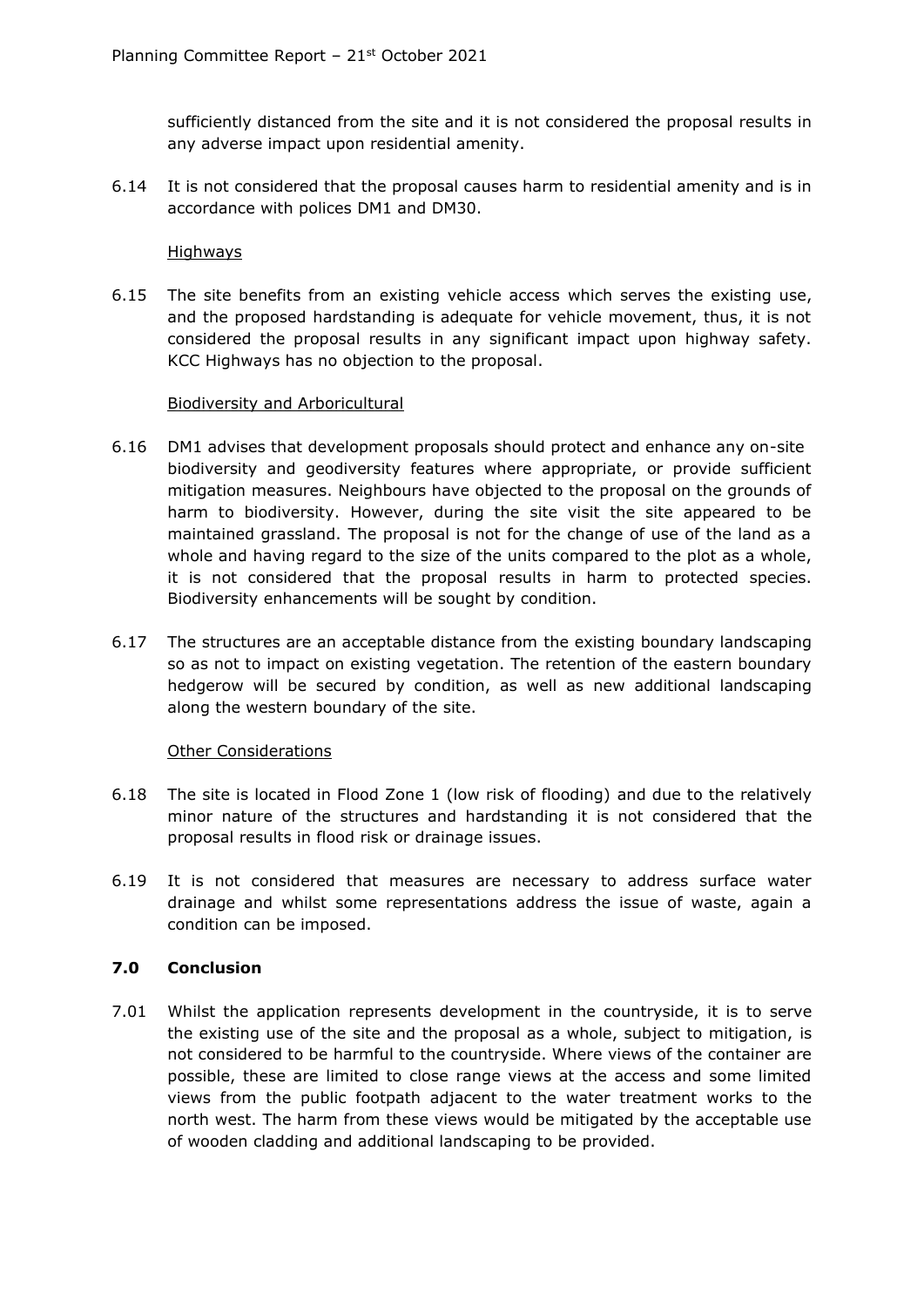- 7.02 It is considered that the proposal is acceptable, subject to the following conditions.
- **8.0 RECOMMENDATION** GRANT Subject to the following conditions:
	- 1. The development hereby approved shall be carried out in accordance with approved drawings:

Drawing No. S.1 Site Location Plan Drawing No. S.3 – Proposed Block Plan Drawing No. S.4 Rev A – Elevations Drawing No. S.4 Rev A – Summerhouse Elevations Drawing No. S.6 Rev A – Access Track

Reason: For the avoidance of doubt and in the interests of proper planning.

2. Within six months of the date of this decision notice, written details and samples of the external facing materials to be used on the storage container building hereby permitted shall submitted to and approved in writing by the local planning authority and installed. Should the facing materials not be completed to an acceptable degree within this 6 month period, the storage container shall be removed from the site.

Reason: To ensure a satisfactory appearance to the development.

3. Within six months of the date of this decision notice, a landscape scheme designed in accordance with the principles of the Council's landscape character guidance has been submitted to and approved in writing by the local planning authority. The scheme shall show all existing trees, hedges and blocks of landscaping on, and immediately adjacent to, the site and indicate whether they are to be retained or removed and include a planting specification, a programme of implementation and a [5] year management plan. The landscape scheme shall specifically address the need to provide tree and hedge planting to screen the western boundary and involve native species and meadow areas that maximise opportunities for all seasons habitat and foraging.

Reason: In the interests of landscape, visual impact and amenity of the area and to ensure a satisfactory appearance to the development.

4. The landscaping to be submitted and approved under condition 3 shall be carried out during the first planting season (October to February) following its approval. Any seeding or turfing which fails to establish or any trees or plants which, within five years from the first occupation of a property, commencement of use or adoption of land, die or become so seriously damaged or diseased that their long term amenity value has been adversely affected shall be replaced in the next planting season with plants of the same species and size as detailed in the approved landscape scheme unless the local planning authority gives written consent to any variation.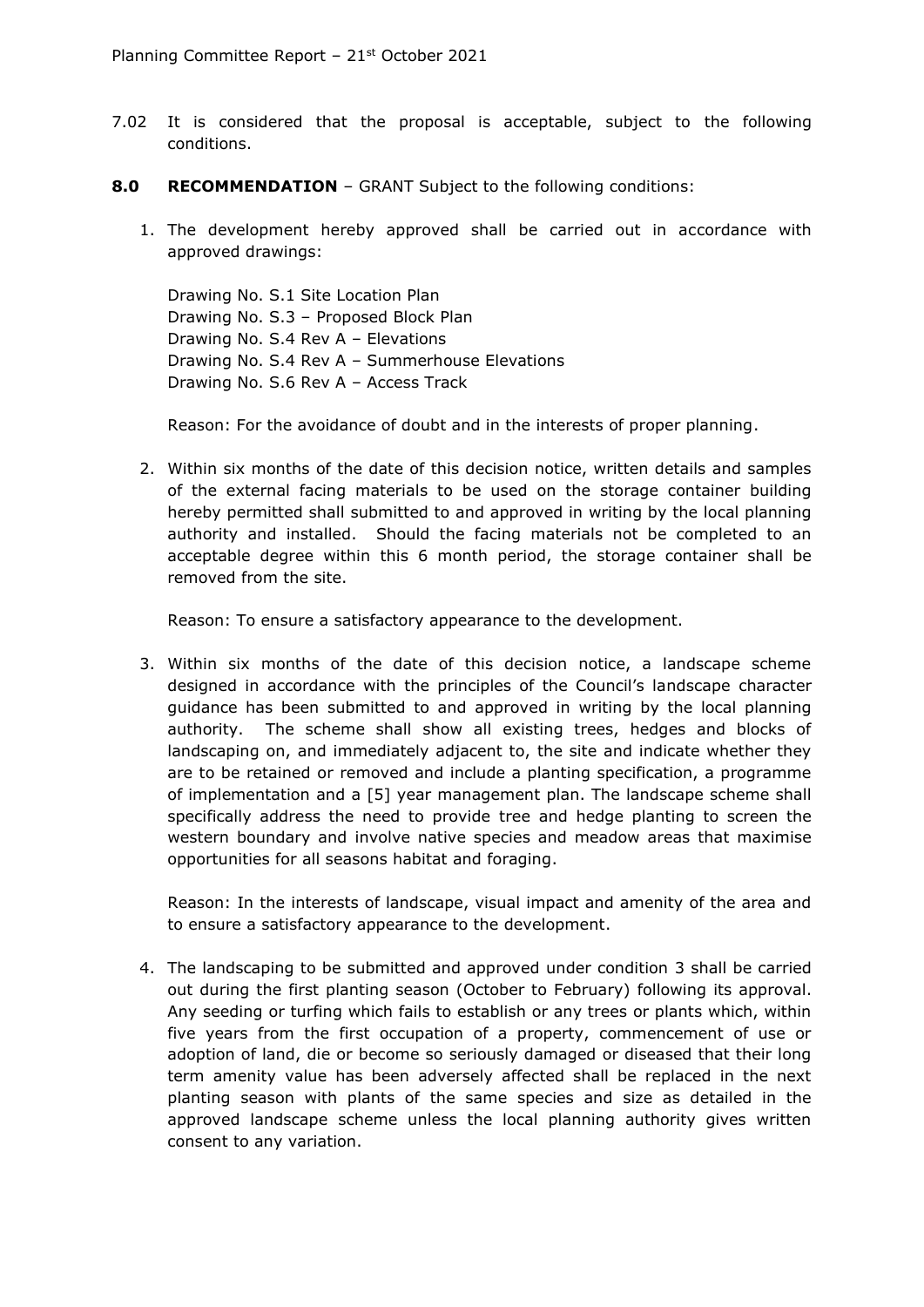Reason: In the interests of landscape, visual impact and amenity of the area and to ensure a satisfactory appearance to the development.

5. Within six months of the date of this decision notice, details for a scheme for the enhancement of biodiversity on the site shall have been submitted to and approved in writing by the Local Planning Authority. The scheme shall consist of the enhancement of biodiversity through means such as swift bricks, bat tube and bricks, bee and bug habitat, including log piles. The development shall be implemented in accordance with the approved details in parallel with the timing of the landscaping and all features shall be maintained thereafter.

Reason: To protect and enhance the ecology and biodiversity on the site in the future.

6. No external lighting (including solar powered lighting) that is visible beyond the site boundaries shall be installed on the site without the prior written consent of the Local Planning Authority pursuant to this condition.

Reason: In the interests of visual amenity

7. Should the agricultural use of the site cease for a period of twelve months, the storage container and summer house shown on drawing no. S.3 and S4 shall be removed from the land and the land restored to the condition before the development took place, or to such as condition as may have been agreed in writing by the Local Planning Authority, within 3 months from the date at which any buildings cease to be required / used.

Reason: In the interests of protecting the character and appearance of the countryside by preventing the proliferation of unnecessary buildings in the countryside.

8. The land and buildings hereby permitted shall only be used for purposes associated with agriculture activity on the land as defined by s336 of the Town and Country Planning Act 1990.

Reason: Unrestricted use of the building or land would cause demonstrable harm to the character, appearance and functioning of the surrounding area and/or the enjoyment of their properties by adjoining residential occupiers.

9. There shall be no long term storage of animal or other plant waste on the site, other than animal or plant waste that is actively being prepared for ongoing agricultural purposes such as manure or compost. Any such material shall be stored / located so as to avoid adversely impacting upon neighbours by way of odours.

Reason: In the interest of the amenity of the area.

Case Officer: Adam Reynolds